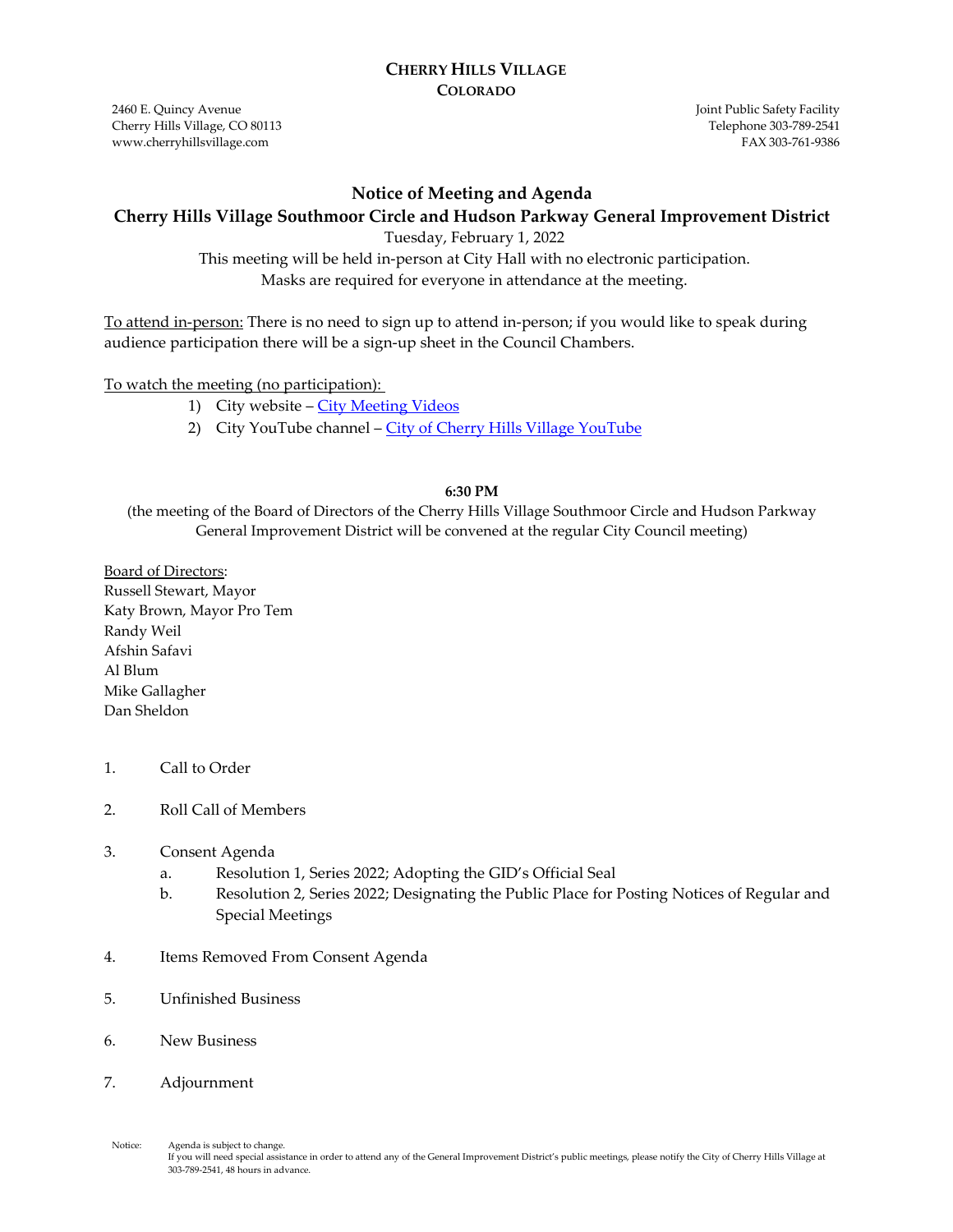2450 E. Quincy Avenue Village Center Cherry Hills Village, CO 80113 Telephone 303-789-2541 www.cherryhillsvillage.com FAX 303-761-9386

ITEM: 12a

# **MEMORANDUM**

# **TO:** CHERRY HILLS VILLAGE SOUTHMOOR CIRCLE AND HUDSON PARKWAY GENERAL IMPROVEMENT DISTRICT BOARD OF DIRECTORS

**FROM:** LAURA GILLESPIE, GID SECRETARY

**SUBJECT:** RESOLUTION 1, SERIES 2022; ADOPTING THE GID'S OFFICIAL SEAL

**DATE:** FEBRUARY 1, 2022

#### **ISSUE**

Shall City Council, sitting ex officio as the Board of Directors for the Cherry Hills Village Southmoor Circle and Hudson Parkway General Improvement District (GID), approve Resolution 1, Series 2022, adopting the GID's official seal (Exhibit A)?

#### **DISCUSSION**

The GID was organized by Cherry Hills Village Ordinance 1, Series 2022. The City Council serves as the Board of Directors for the GID.

C.R.S. Section 31-25-609 requires the Board of Directors of the GID to adopt an official seal. Staff is submitting the seal design as attached to Resolution 1, Series 2022 for consideration (Attachment A to Resolution).

#### **RECOMMENDED MOTION (if removed from the Consent Agenda)**

"I move to approve Resolution 1, Series 2022 of the Cherry Hills Village Southmoor Circle and Hudson Parkway General Improvement District Board of Directors adopting the GID's official seal."

#### **ATTACHMENTS**

| Exhibit A: | Resolution 1, Series 2022 |             |
|------------|---------------------------|-------------|
|            | Attachment A:             | Seal Design |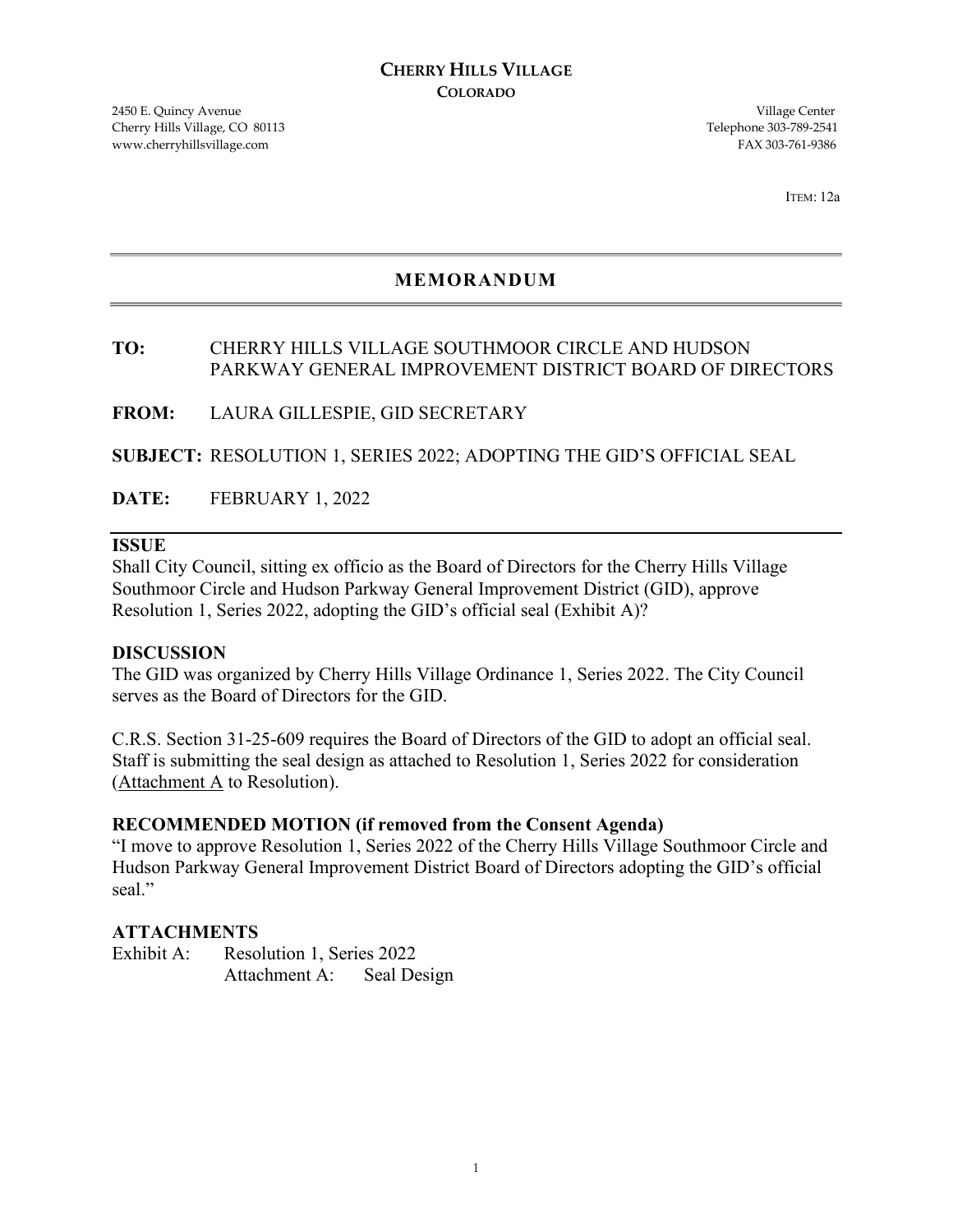# **RESOLUTION NO. 1 INTRODUCED BY:**

#### **A RESOLUTION OF THE CHERRY HILLS VILLAGE SOUTHMOOR CIRCLE AND HUDSON PARKWAY GENERAL IMPROVEMENT DISTRICT (GID) BOARD OF DIRECTORS ADOPTING THE GID'S OFFICIAL SEAL**

**WHEREAS**, the Cherry Hills Village Southmoor Circle and Hudson Parkway General Improvement District (the "GID") has been duly organized in accordance with City of Cherry Hills Village Ordinance 1, Series 2022, and the statutes of the State of Colorado; and

**WHEREAS**, pursuant to Section 31-25-609, C.R.S., the City Council for the City of Cherry Hills Village serves ex-officio as the Board of Directors of the GID (the "Board") and the City Clerk serves ex-officio as the Secretary of the GID; and

**WHEREAS**, Section 31-25-609, C.R.S. requires the Board to adopt an official seal; and

**WHEREAS**, the Secretary has submitted a seal design to the Board for their consideration; and

**WHEREAS**, the proposed seal design is attached to this Resolution as Attachment A; and

**WHEREAS**, the Board desires to adopt the proposed seal design as the official seal of the GID.

**NOW, THEREFORE, BE IT RESOLVED BY THE CITY COUNCIL OF THE CITY OF CHERRY HILLS VILLAGE, COLORADO, SITTING EX-OFFICIO AS THE BOARD OF DIRECTORS OF THE CHERRY HILLS VILLAGE SOUTHMOOR CIRCLE AND HUDSON PARKWAY GENERAL IMPROVEMENT DISTRICT, THAT:**

**Section 1.** The Board of Directors of the GID hereby adopts the seal in the form attached to this Resolution as the official seal of the GID.

**Section 2.** A permanent copy of the seal is directed to be placed on file with the Secretary.

**Section 3.** This Resolution shall be effective immediately upon adoption.

ADOPTED by a vote of in favor and against this day of 3022.

 $By:$ 

Russell O. Stewart, GID Chairperson

ATTEST: And Approved as to Form:

By: By: \_\_\_\_\_

Laura Gillespie, GID Secretary **Attorney for GID**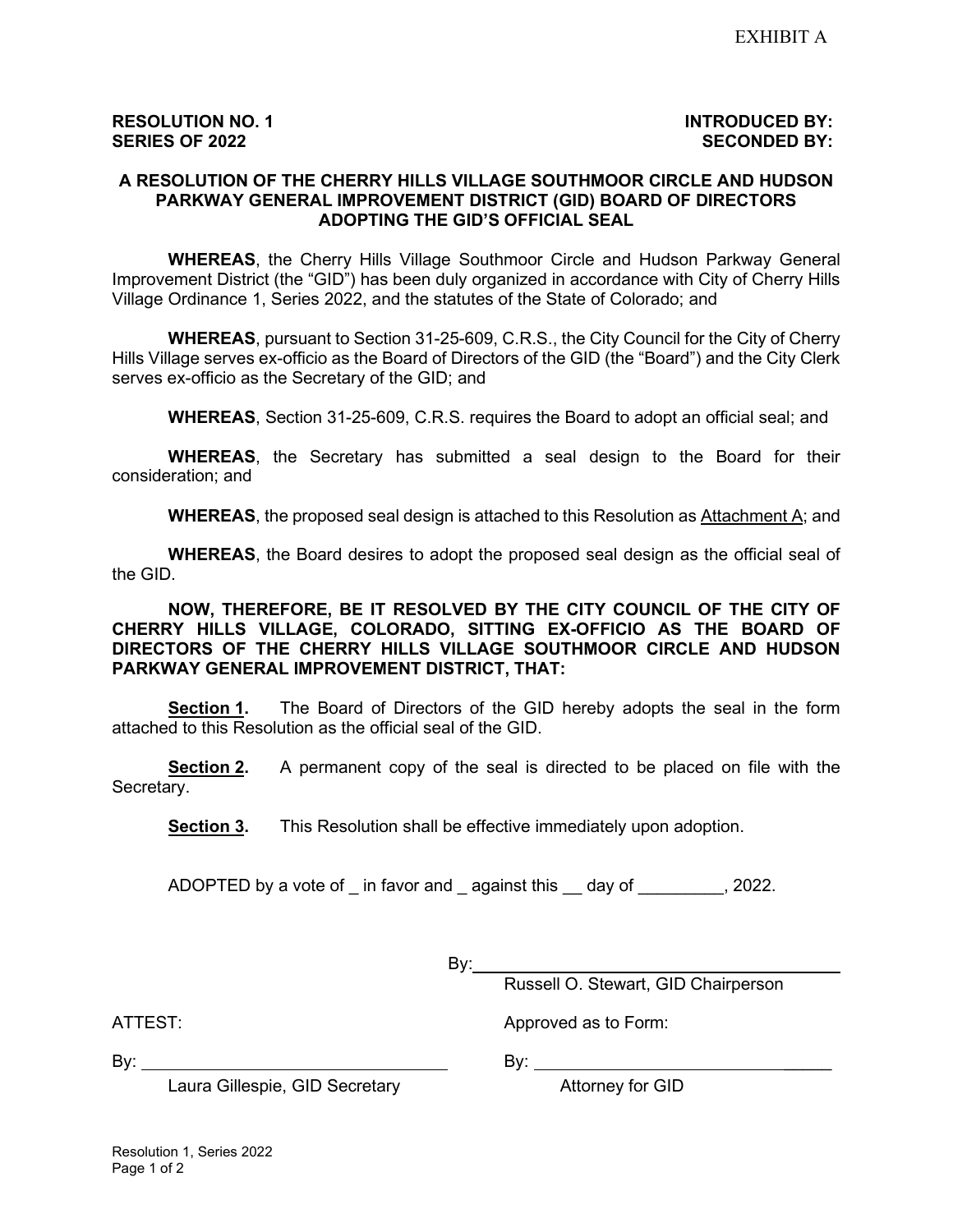

**ATTACHMENT A** Seal Design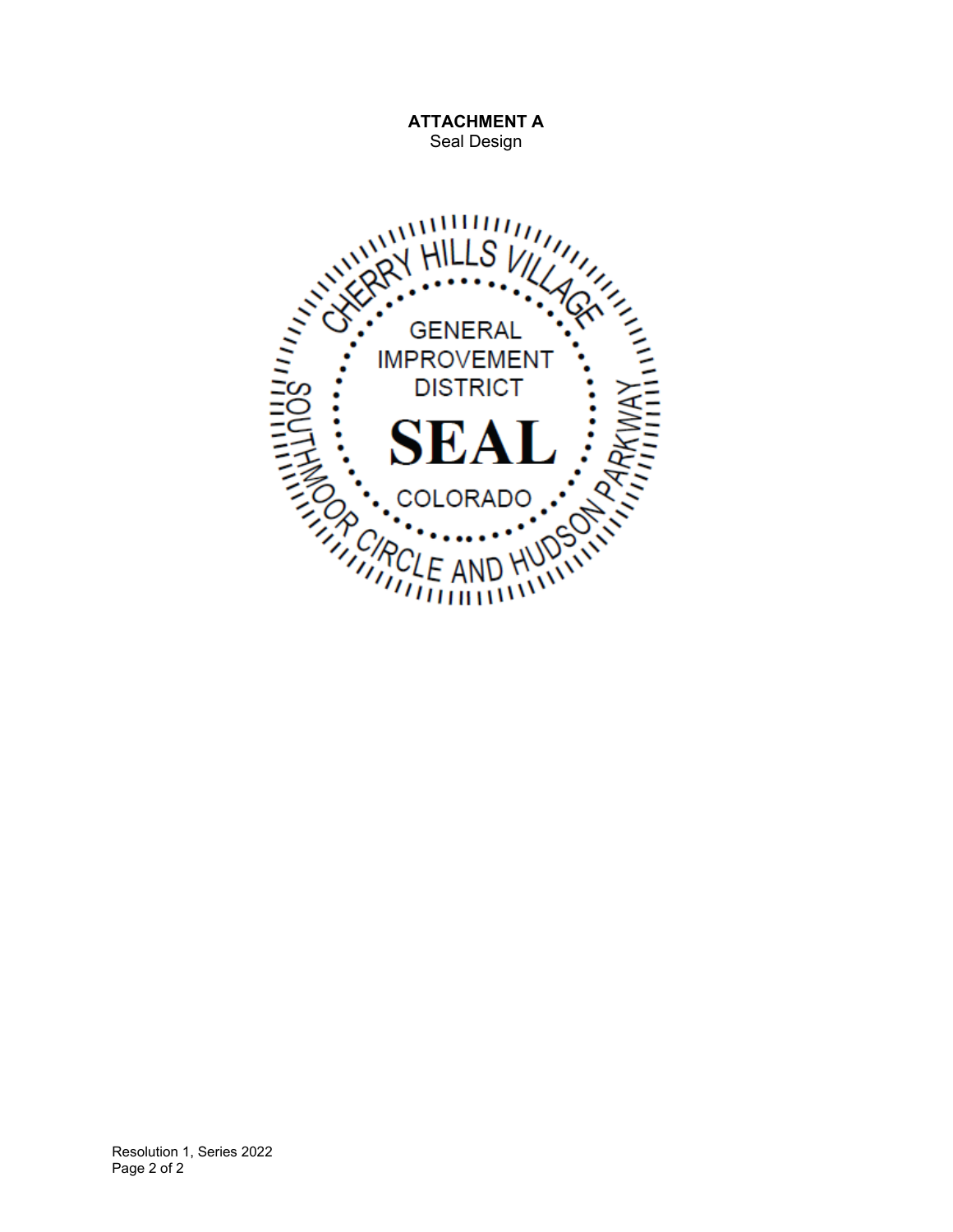2450 E. Quincy Avenue Village Center Cherry Hills Village, CO 80113 Telephone 303-789-2541 www.cherryhillsvillage.com FAX 303-761-9386

ITEM: 12b

# **MEMORANDUM**

# **TO:** CHERRY HILLS VILLAGE SOUTHMOOR CIRCLE AND HUDSON PARKWAY GENERAL IMPROVEMENT DISTRICT BOARD OF DIRECTORS

**FROM:** LAURA GILLESIPE, GID SECRETARY

**SUBJECT:** RESOLUTION 2, SERIES 2022: DESIGNATING THE PUBLIC PLACE FOR POSTING NOTICES OF REGULAR AND SPECIAL MEETINGS

**DATE:** FEBRUARY 1, 2022

#### **ISSUE**

Shall City Council, sitting ex officio as the Board of Directors for the Cherry Hills Village Southmoor Circle and Hudson Parkway General Improvement District (GID), approve Resolution 2, Series 2022, designating the public place for posting notices of regular and special meetings of the GID (Exhibit A)?

#### **DISCUSSION**

State statute requires that the public place or places for posting notice of public meetings be designated annually at the local public body's first regular meeting of each calendar year. In 2019 the Colorado Legislature passed House Bill 19-1087 with the intent "…that local governments transition from posting physical notices of public meetings in physical locations to posting notices on a website…to the greatest extent practicable." Beginning in 2020, City Council designated the City's website, www.cherryhillsvillage.com, as the official public notice posting location, and City Hall as the location to post a physical notice in emergency situations that prevent the public from accessing a posting on the City website. Resolution 2, Series 2022 continues that practice for the newly organized GID. Staff will continue posting public meeting notices both on the City website and on the notice board at City Hall.

## **RECOMMENDED MOTION (if removed from the Consent Agenda)**

"I move to approve Resolution 2, Series 2022; a resolution of the Cherry Hills Village Southmoor Circle and Hudson Parkway General Improvement District Board of Directors designating the public place for posting notices of regular and special meetings."

#### **ATTACHMENTS**

Exhibit A: Resolution 2, Series 2022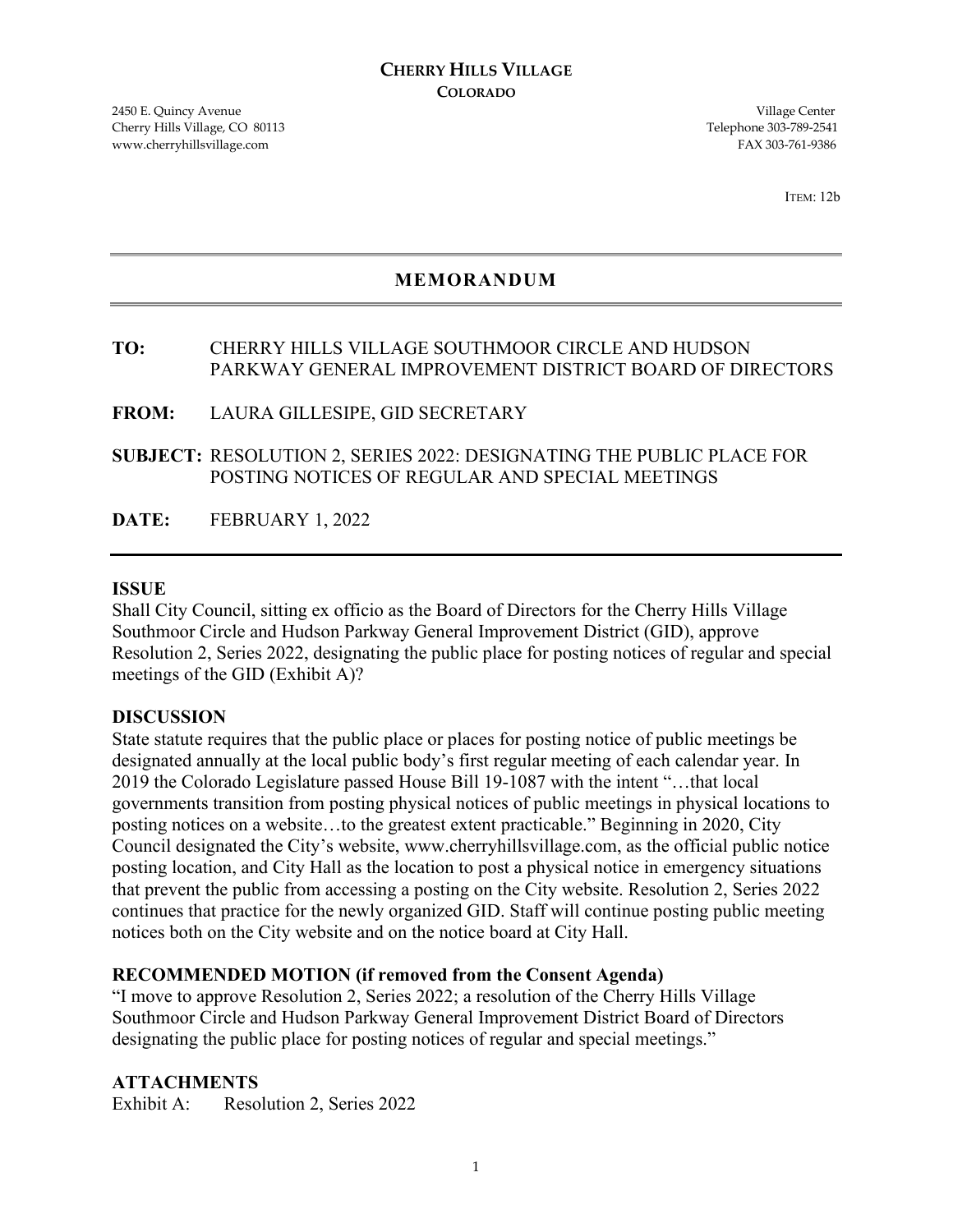### **A RESOLUTION OF THE CHERRY HILLS VILLAGE SOUTHMOOR CIRCLE AND HUDSON PARKWAY GENERAL IMPROVEMENT DISTRICT (GID) BOARD OF DIRECTORS DESIGNATING THE PUBLIC PLACE FOR POSTING NOTICES OF REGULAR AND SPECIAL MEETINGS**

**WHEREAS**, the Cherry Hills Village Southmoor Circle and Hudson Parkway General Improvement District (the "GID") has been duly organized in accordance with City of Cherry Hills Village Ordinance 1, Series 2022, and the statutes of the State of Colorado; and

**WHEREAS**, pursuant to Section 31-25-609, C.R.S. the City Council for the City of Cherry Hills Village serves ex-officio as the Board of Directors of the GID (the "GID Board") and, by practice and convenience, the administrative staff of the City serves as the administrative staff of the GID; and

**WHEREAS**, Section 24-6-402(2)(c), C.R.S. requires the annual designation of the GID Board's official public posting location for notices of regular and special public meetings.

#### **NOW, THEREFORE, BE IT RESOLVED BY THE CITY COUNCIL OF THE CITY OF CHERRY HILLS VILLAGE, COLORADO, SITTING EX-OFFICIO AS THE BOARD OF DIRECTORS OF THE CHERRY HILLS VILLAGE SOUTHMOOR CIRCLE AND HUDSON PARKWAY GENERAL IMPROVEMENT DISTRICT, THAT:**

**Section 1.** The City of Cherry Hills Village website, [www.cherryhillsvillage.com,](http://www.cherryhillsvillage.com/) is hereby designated as the place at which notices of regular and special meetings of the GID Board shall be posted for purposes of compliance with the Colorado Open Meetings Law, Section 24-6-402(2)(c), C.R.S.

**Section 2.** In exigent or emergency circumstances that prevent the GID from posting a meeting notice on the City's website, the following location is hereby designated as the place at which notices of regular and special meetings of the GID Board shall be posted for purposes of compliance with the Colorado Open Meetings Law, Section 24-6-402(2)(c), C. R.S.:

> City of Cherry Hills Village City Hall 2450 East Quincy Avenue Cherry Hills Village, Colorado 80113

**Section 3.** The meeting notices, and specific agenda information if available, will be posted at the location identified in Section 1 or Section 2 above, as applicable, not less than 24 hours before the commencement of the posted meeting.

**Section 4.** This Resolution shall be effective immediately.

ADOPTED by a vote of in favor and against this day of Table 2022.